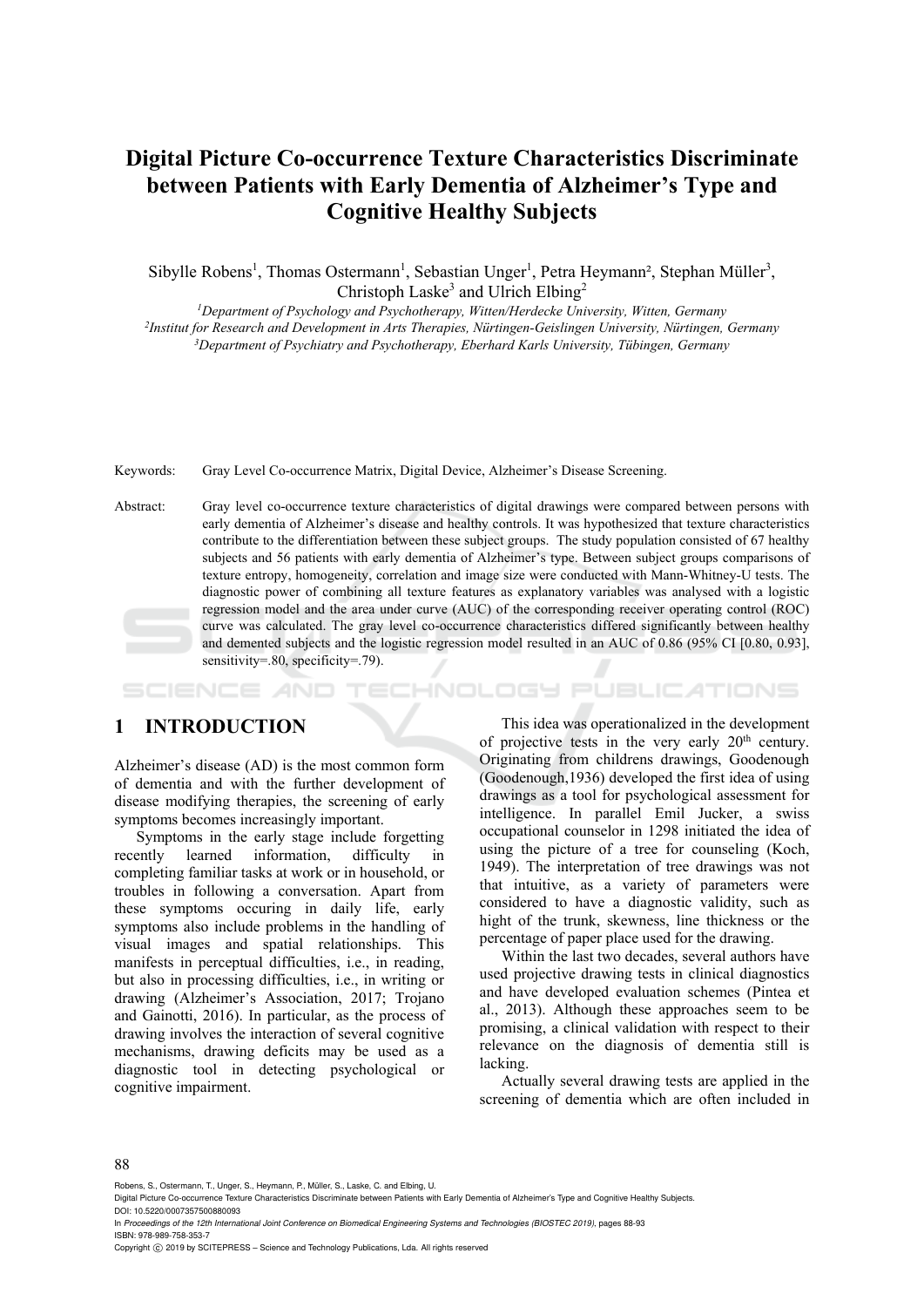test batteries. In particular, the clock drawing test (Shulman et al., 1993) has been considered as a tool for detection of mental impairments related to dementia, as it shows a high sensitivity and specifity (Shulman et al., 2000). The paper drawings of common screening tests are usually analysed and scored by specialists after the drawing process.

Another line of research has come across using more drawing related topics such as colourfulness by means of computer aided image analysis (Heymann et al., 2018). An innovative approach in this respect is given by the use of digital media. Instead of drawing the picture on a paper sheet, a digital pad is used. Using this digital equipment, analysis of drawing process itself with parameters such as line drawing speed and on-air-movements during the whole drawing process can be obtained and have been subject to previous research (Müller et al., 2017; Souillard-Mandar et al., 2016).

The current study examined if texture features derived from digital tree drawings were able to discriminate between cognitive healthy subjects and patients with early dementia of Alzheimer's disease (early AD). Sixty-seven healthy subjects and 56 patients diagnosed with early AD painted a tree from their memory on a digitizing tablet with a pressuresensitive pen. Besides several drawing features, the texture parameters homogeneity, entropy and correlation extracted from the gray-level cooccurrence matrix (GLCM) (Haralick et al., 1973) and the picture size were computed. The gray-level co-occurrence matrix is a statistical method of texture analysis, which takes into account the spatial relationship of image pixels. Its application is studied in different clinical settings, e.g. in the differentiation of healthy from pathological tissues in mammograpy (Pratiwi et al., 2015), the identification of bone leasures to assess the risk of fractures (Shirvaikar et al., 2016) or in the detection of skin diseases (Parekh et al., 2011).

It was hypothized that texture features contribute to the differentiation between cognitive healthy and early demented subjects.

## **2 MATERIAL AND METHODS**

Subjects were recruited from the Memory Clinic of the University Hospital of Tübingen, Germany and the study was approved by the local ethical committee. All subjects were right-handed, had normal or corrected-to-normal visual acuity, no severe hearing impairments and no physical restrictions to perform drawings. The subjects

underwent clinic interviews and neuropsychological tests. In case of suspected cognitive deficits further examinations, e.g. brain images and special laboratory tests were made. Fifty-six patients (40 women, 16 men, mean age =  $66 \pm 10$  years) were diagnosed with early AD, according to the National Institute of Neurological and Communicative Disorders and Stroke Alzheimer's Disease and Related Disorders Association (McKhann et al., 1984).

Sixty-seven persons (25 women, 42 men, mean age =  $70 \pm 11$  years) had no signs of cognitive impairment confirmed by a clinical interview and neuropsychological tests. They formed the healthy control group.

The drawing task was first introduced by Heymann (Heymann et al., 2018). All subjects were told to draw a tree by memory without time restrictions on a tablet with a digital pen. Whereas at Heymann's study the resulting pictures were analysed per view by dementia specialized art therapists, drawing characteristics were calculated in the current study with a software program from attendra GmbH, Tübingen. The drawing program allowed choosing between 12 different colours and 3 line widths. The software recorded several variables, e.g. the total numbers of colours and line widths and the number of colour or line width changes, the pressure, the velocity, the pen-up / pen-down relations and the texture features.

The digital device was a multi-touch Surface Pro 3 tablet with a digital stylus (Figure 1). Windows 8.1 Pro software was implemented and the tablet had an Intel Core i7-4650U processor with 1.7 to 3.3 GHz. The screen had a 3:2 aspect ratio with a display area of 25.4cm x 16.9cm and a resolution of 2160 x 1440.



Figure 1: Digital device with drawing program.

Texture characteristics based on Haralick's GLCM (Haralick et al., 1973) describe visual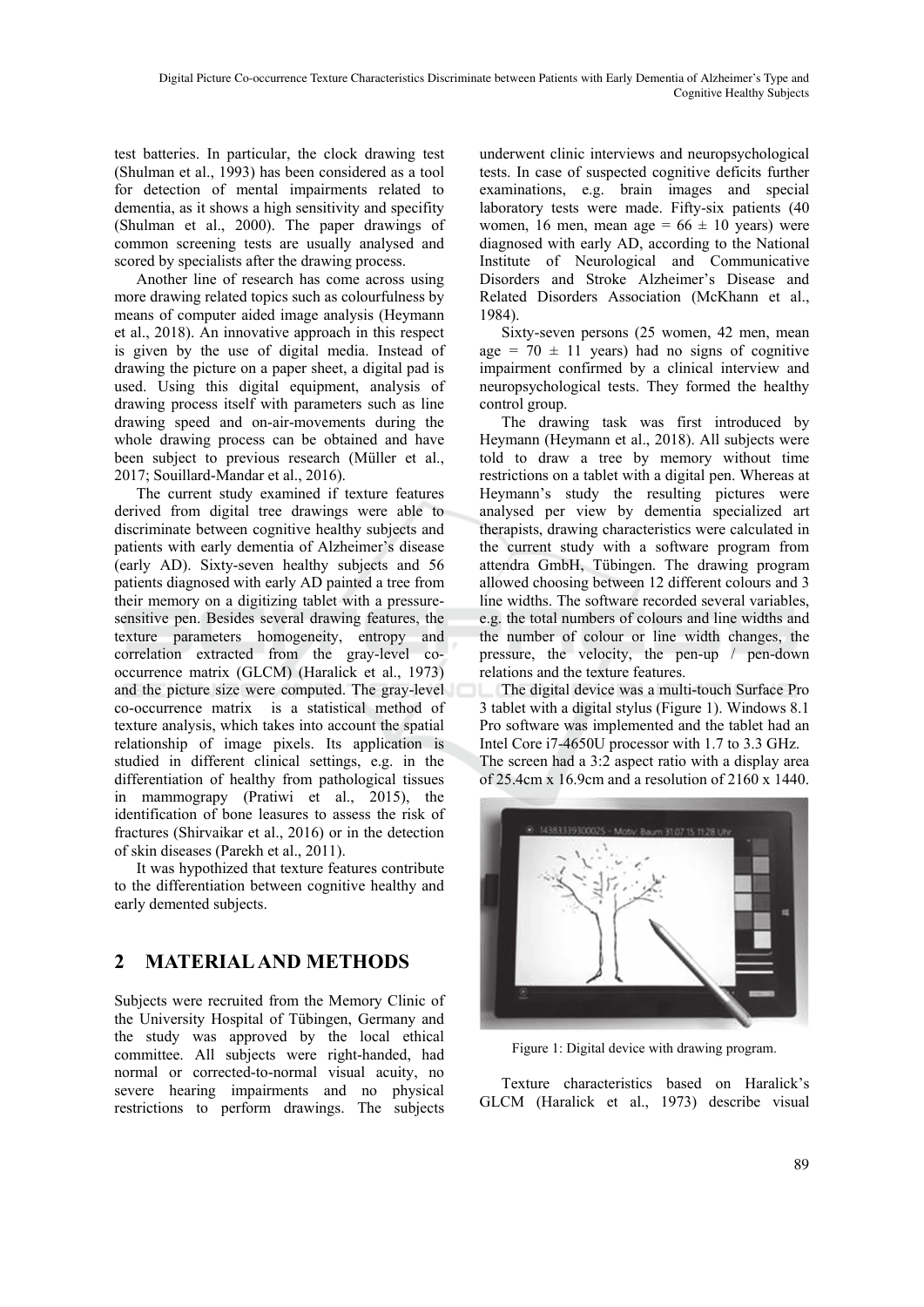patterns of an image, regarding its structural surface arrangement. The GLCM is a square matrix where the number of rows and columns is equal to the number of different gray levels in the image. Each  $GLCM$  matrix element  $(i,j)$  represents the frequency a pixel with gray level value *i* is adjacent to a pixel of value *j* for a given distance d and angle θ, which defines the direction of the spatial relationship between both intensities i and j. GLCM texture features are extracted using the nearest neighbor distance d=1 and the four angles  $\theta$ =0° (horizontal), θ=90° (vertical), θ=45° (right-diagonal) and θ=135° (left-diagonal).

For example we look at an image with window size four and four gray levels:

Table 1: Example of a 4x4 image matrix with four gray tones.

The corresponding GLCM at distance d=1 and angle  $\theta = 0^\circ$  is then defined as:

Table 2: Gray-level co-occurrence matrix of example image with distance=1 and angle=0°.

|       | $i=0$ |  |   |
|-------|-------|--|---|
| $i=0$ |       |  |   |
|       |       |  | ۰ |
|       |       |  |   |
|       |       |  |   |

By dividing each GLCM element (i,j) by the total sum of the matrix elements, the resulting elements P(i,j) of the normalized GLCM can be considered as the probabilities of finding the specific spatial relationship. Haralick proposed several scalar texture measures which are extracted from the normalized GLCM. With

 $P(i,j)$  = Element ij of the normalized GLCM  $N =$  Number of gray levels in the image

$$
\mu = \sum_{i,j=0}^{N-1} i P(i,j)
$$

$$
\sigma^2 = \sum_{i,j=0}^{N-1} P(i,j) (i - \mu)^2
$$

the following texture features were calculated:

 **Entropy:** Measures the local variations in the GLCM. The entropy is small when the image is texturally uniform.

$$
entropy = \sum_{i,j=0}^{N-1} -lnP(i,j)P(i,j)
$$
 (1)

 **Correlation:** Measures the gray level linear dependence between the pixels at the specified positions relative to each other.

$$
correlation = \sum_{i,j=0}^{N-1} P(i,j) \frac{(i-\mu)(j-\mu)}{\sigma^2}
$$
 (2)

 **Homogeneity:** Large homogeneity values indicate that the image contains only few gray levels.

homogeneity = 
$$
\sum_{i,j=0}^{N-1} \frac{P(i,j)}{1 + (i-j)^2}
$$
 (3)

 **Format full frame:** The area covered by tree image pixels in relation to the available display area.

All statistical calculations were done using SAS (Version 9.4) and p-values < .05 were considered to be significant.

# **3 RESULTS**

**Entropy:** Frequency polygon charts of entropy data separated by subject groups (Figure 2a) revealed a much more right skewed distribution of demented patients than the distribution of the healthy subjects. These indicated smaller entropies, i.e., more uniform images, in the early AD group. Median comparisons with Mann-Whitney-U-Tests supported this by significant differences between healthy and early demented subjects with a p-value < .0001 (Figure 2b).

**Correlation:** Both distributions of texture correlation were left skewed but with a smaller peak for the early AD group, revealing smaller texture correlations for the demented (Figure 3a). Median comparisons of texture correlation supported this by showing significant differences between both subject groups  $(p<.05)$  (Figure 3b).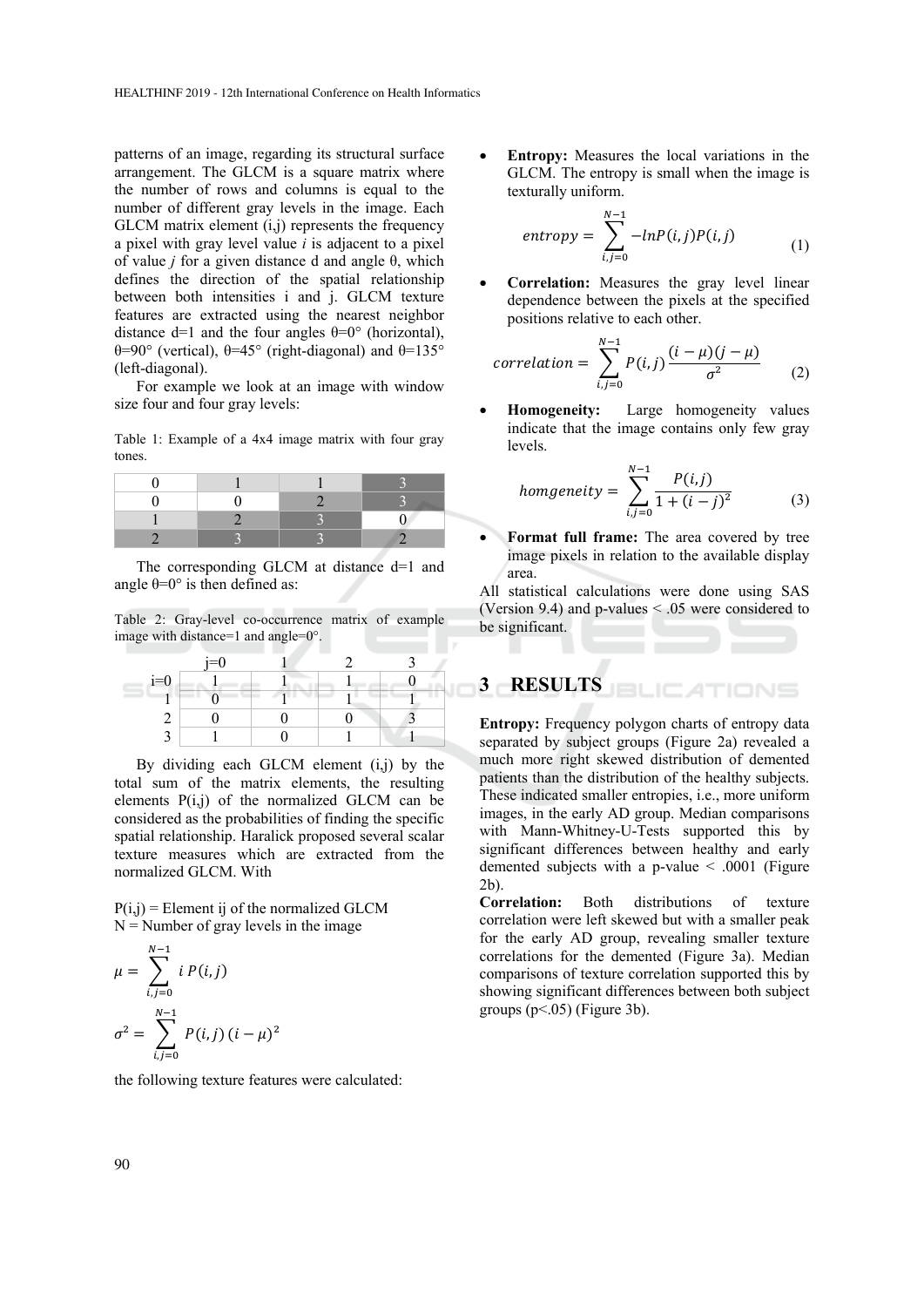

Figure 2: Frequency polygon charts (a) and boxplots (b) of GLCM texture entropy separately for healthy subjects  $(n=67)$  and patients with early AD  $(n=56)$ .



Figure 3: Frequency polygon charts (a) and boxplots (b) of GLCM texture correlation separately for healthy subjects  $(n=67)$  and patients with earlyAD  $(n=56)$ .

**Homogeneity:** The left skewed distribution of the demented was, compared to the healthy group, more shifted to the right, indicating more homogenous

images for them (Figure 4a). This was supported by a significant larger median in the early AD group (pvalue  $< .0001$ ) (Figure 4b).



Figure 4: Frequency polygon charts (a) and boxplots (b) of GLCM texture homogeneity separately for healthy subjects ( $n=67$ ) and patients with earlyAD ( $n=56$ ).

**Format full frame:** The distribution of the early AD group was nearly symmetric compared to a left skewed distribution of the healthy group (Figure 5a). The images of the cognitive impaired subjects were significant smaller than those of the cognitive healthy ones (Mann-Whitney-U test, p-value < .0001) (Figure 5b).

**A ROC-curve analysis** was performed to evaluate if a combination of the texture characteristics was able to discriminate well between cognitive healthy and subjects with early dementia. The ROC-Curve was calculated with a gender-, education- and age-adjusted logistic regression model. All four texture feature entropy, correlation, homogeneity and format full frame were included as factors (Figure 6). The corresponding AUC was equal 0.864 with a 95% confidence interval of [0.799; 0.929]. The Youden-Index calculation resulted in a sensitivity of 0.804 and a specificity of 0.788.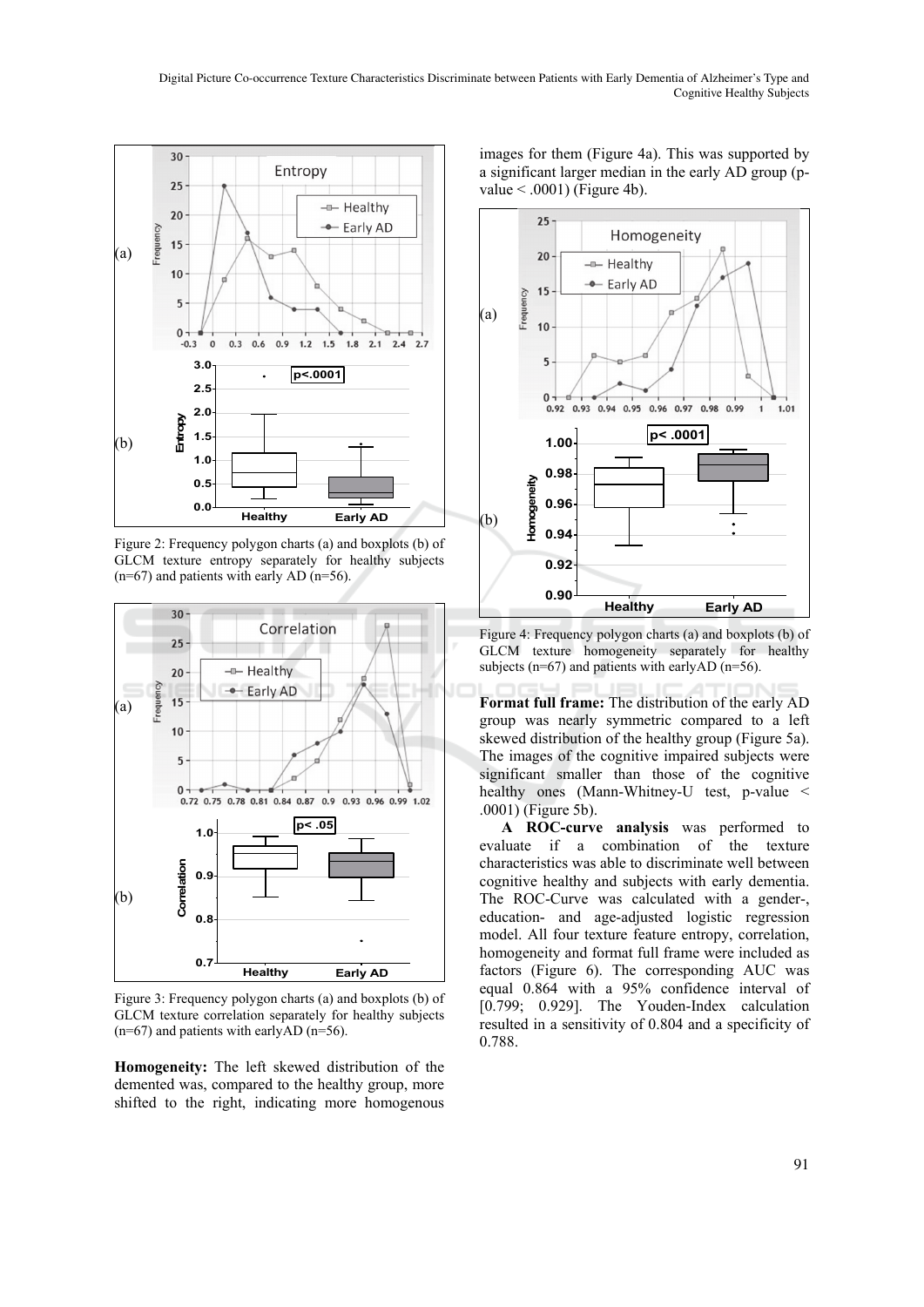

Figure 5: Frequency polygon charts (a) and boxplots (b) of the picture size (format full frame) separately for healthy subjects ( $n=67$ ) and patients with earlyAD ( $n=56$ ).



Figure 6: ROC curve for discrimination of healthy subjects  $(n=67)$  from patients with early AD  $(n=56)$ . The logistic regression model was adjusted for gender, age and education level and texture variables entropy, correlation, homogeneity and format full frame were includes as factors.

### **4 CONCLUSIONS**

The study investigated if gray-level co-occurrence texture features of digital drawings can contribute to the differentiation between cognitive healthy and mildly demented patients. Subjects in an early stage of Alzheimer's dementia showed significant differences in texture features compared to cognitive healthy subjects. A reduction in entropy, correlation and picture size and an increase in homogeneity were observed for the early demented group. In line with these findings, characteristic drawing disorders of AD patients have been reported in literature as omissions, simplifications, and impaired perspective and spatial relations (Gragnaniello et al., 1998; Kirk and Kertesz, 1991; Trojano and Gainotti, 2016). The ROC-Curve, with all texture characteristics included, separated cognitive healthy and early demented subjects very good with an AUC of 0.86.

Essential requirements to a dementia screening tool are a high sensitivity and specificity and a fast and easy handling procedure with a good patient acceptance. Our obtained results indicate that the analysis of texture features in a digital drawing test might be a reasonable approach to discriminate between healthy and early demented subjects as it results in a sensitivity and specificity of about 80%. The creative procedure of drawing a tree without performance pressure and time restrictions is furthermore less stressful than for example memory tests, where the patient is confronted with his cognitive deficits. This leads to a good patient's acceptance. Using a digital device instead of paper allows for an objective evaluation of drawing features and the images don't have to be rated by a trained specialist.

Although the study results are very promising, further analysis and validation is needed, especially with a larger sample size and the inclusion of persons with amnestic mild cognitive impairment, who are more likely to develop AD than people without it (Petersen, 2004).

Our future aim is to automatically calculate a decision-value from the linear combination of the texture features adjusted for age, gender and education and to provide a cut-off value for healthcare professionals to support their decision whether the patient needs further clinical examinations or not.